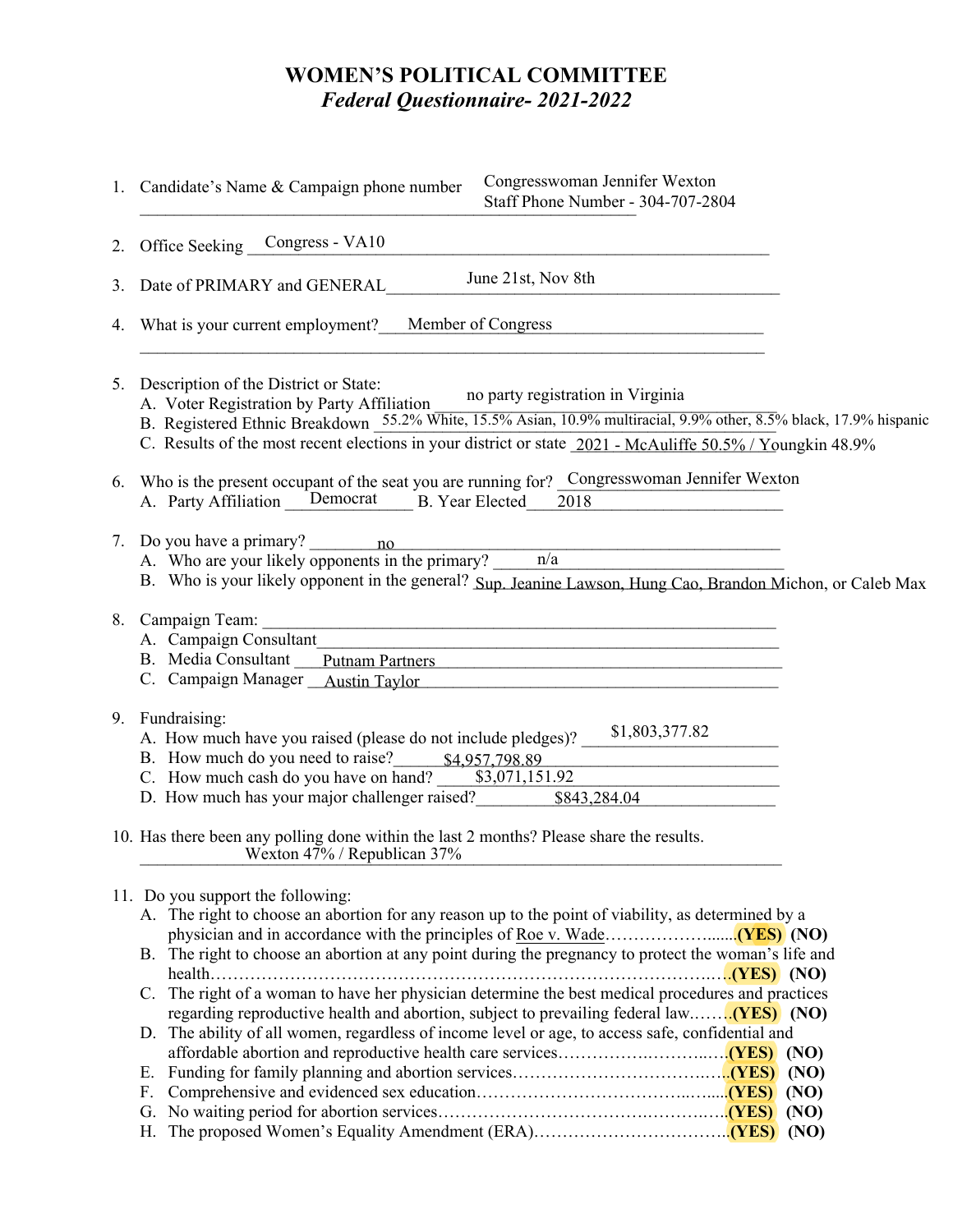I. The right of a minor to have access to abortion services without notifying a parent or responsible adult.<br>
if the answer to any question is "NO," please explain adult…………………………………………………………………………………**(YES) (NO)**

• if the answer to any question is "NO," please explain